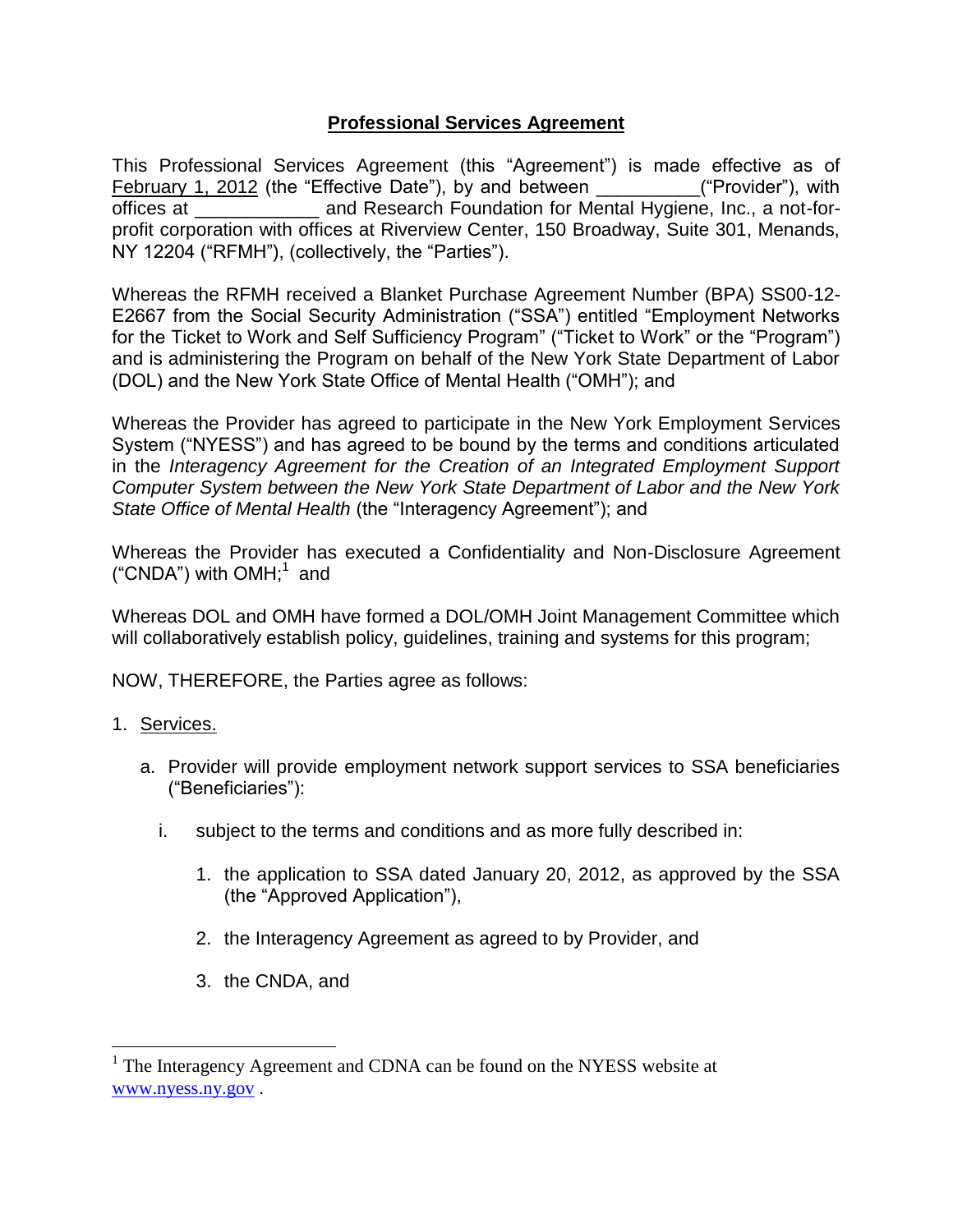ii.. in accordance with such other policies and procedures as are established by the DOL/OMH Joint Management Committee and made available to Provider on the NYESS website [www.nyess.ny.gov.](http://www.nyess.ny.gov/) (the "Policies and Procedures"). Such Policies and Procedures will require Providers to submit a plan detailing how they will use payments from RFMH hereunder solely to enhance employment services and supports for Beneficiaries to the DOL/OMH Joint Management Committee for review and approval prior to their receipt of such payments.

The Approved Application, Interagency Agreement, CNDA and NYESS Policies and Procedures are incorporated herein by reference.

- b. Provider shall perform such services with care, skill and diligence, in accordance with generally accepted industry standards, practices and principles and in accordance with all applicable laws and regulations.
- 2. Compensation.
	- a. Payments to Providers will be made only after funds are received by RFMH from SSA and their required plan to use such funds to enhance employment services and supports for Beneficiaries has been approved by the DOL/OMH Joint Management Committee.
	- b, RFMH shall pay Provider based on the payment schedule established by the DOL/OMH Joint Management Committee and published on the NYESS website and the percentage of actual time documented by the Provider as spent providing eligible services to the Beneficiary.
	- c. Payments to Providers shall be considered final, unless RFMH in its sole discretion believes a recalculation is warranted.
- 3. Use of Funds. Provider agrees that payments will be used solely to enhance employment services and supports for Beneficiaries in accordance with its approved plan.
- 4. Independent Contractor. Provider agrees that it is an independent contractor when performing the services under this Agreement and that the relationship between RFMH and Provider shall not constitute a partnership, joint venture or agency.
- 5. Subcontracts and Assignments. Provider shall not enter into any subcontracts for the performance of the obligations contained herein or assign this Agreement, or any rights or obligations hereunder, unless it has received the prior written approval of RFMH and the DOL/OMH Joint Management Committee.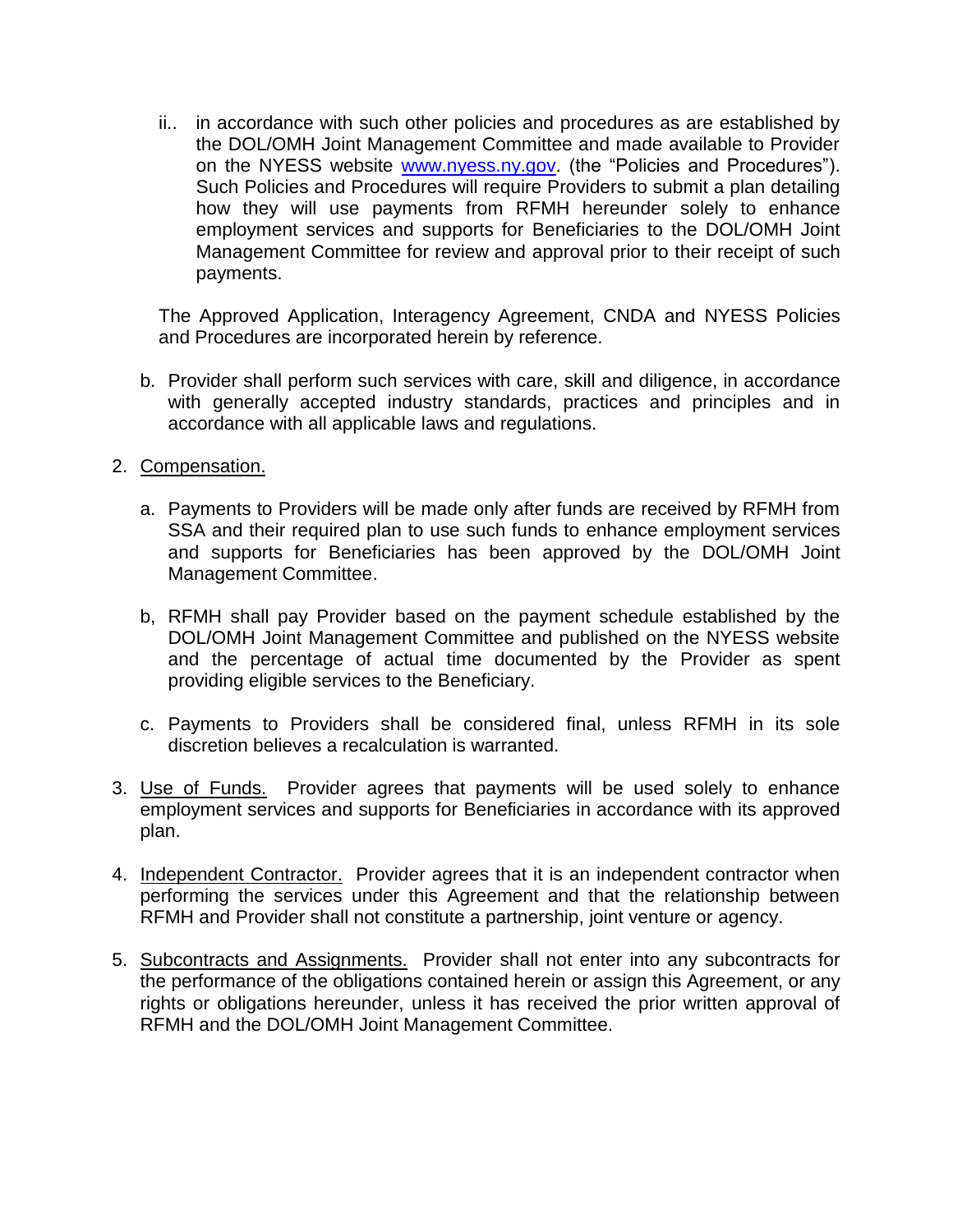## 6. Safeguards for Services.

- a. To the extent required by Article 15 of the Executive Law (also known as the Human Rights Law) and all other State and Federal statutory and constitutional nondiscrimination provisions, the Provider will not discriminate against any employee or applicant for employment because of race, creed, color, sex, national origin, sexual orientation, age, disability, genetic predisposition or carrier status, or marital status.
- b. Services performed pursuant to this Agreement are secular in nature and shall be performed in a manner that does not discriminate on the basis of religious belief, or promote or discourage adherence to religion in general or particular religious beliefs.
- c. Funds provided pursuant to this Agreement shall not be used for any partisan political activity, or for activities that may influence legislation or the election or defeat of any candidate for public office.
- 7. Term. This Agreement shall commence on the Effective Date and terminate on January 31, 2013. The Agreement shall be automatically renewed for consecutive one year terms unless RFMH provides thirty (30) days prior written notice to the Provider of its intention not to renew.
	- a. Either Party reserves the right to terminate this Agreement upon thirty (30) days prior written notice.
	- b. The RFMH reserves the right to terminate this Agreement immediately in the event that SSA terminates funding or in the event that RFMH, OMH or the NYSDOL/OMH Joint Management Committee has determined that Provider has violated the terms of this Agreement, the NYESS terms or the CNDA with OMH.
	- c. This Agreement shall automatically terminate if the Provider's authorization to access the NYESS system is withdrawn by OMH and/or DOL.
	- d. If the Agreement is terminated, RFMH shall pay Provider for services rendered up until the effective termination date.
- 8. Liability to Third Parties. Provider shall indemnify and hold harmless RFMH, OMH, DOL and the State of New York, their directors, officers, agents, subcontractors and employees against any actions, suits, proceedings, liabilities and damages to the extent that they arise from or are related to the performance or failure to perform of Provider's directors, officers, agents, subcontractors or employees pursuant to this Agreement.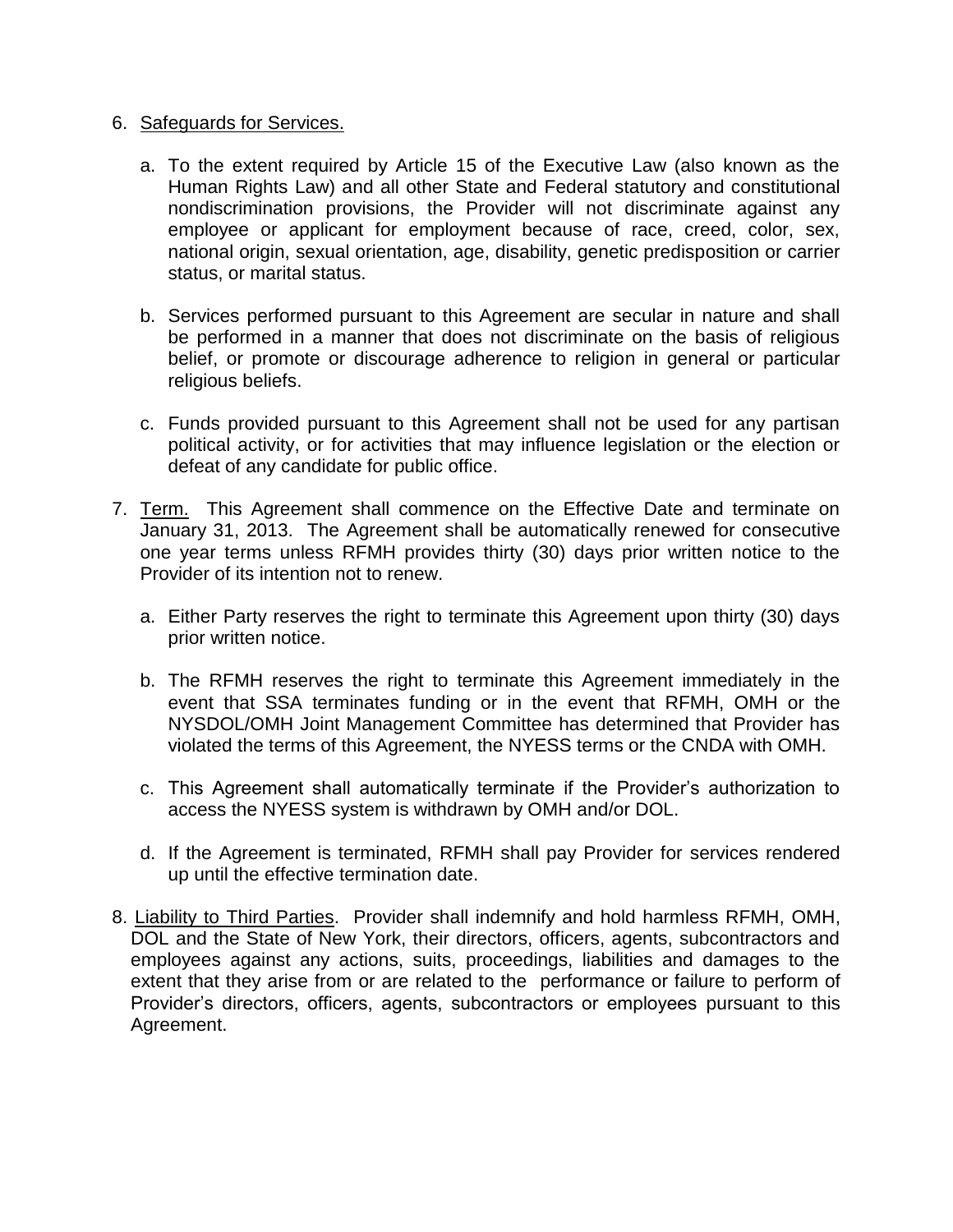- 9. Insurance Requirements. Provider shall not commence work under this Agreement unless it has the following insurance in place and shall provide proof of insurance coverage on an annual basis to the RFMH:
	- a. Workers' Compensation and Employers' Liability Insurance as required by New York State law.
	- b. Disability insurance for all employees of Provider engaged in performing work under this Agreement, as required by New York State laws.
	- c. General and Professional Liability Insurance with a combined personal injury, bodily injury (including death) and property damage limit of at least \$1,000,000 for each occurrence and \$2,000,000 in the aggregate.
- 10. Code of Conduct. Providers shall prohibit its directors, officers, agents, subcontractors and employees from using their positions or engaging in any activity in a manner that gives rise to an actual conflict of interest (personal or organizational) or the appearance of such a conflict.
- 11. Audit.
	- a. Provider shall establish and maintain complete and accurate books, records, documents, accounts and other evidence directly pertinent to performance under this Agreement (the "Records"). The Records must be kept for the balance of the calendar year in which they were made and for six (6) additional years after. Provider agrees to cooperate fully with any audit RFMH, OMH, DOL/OMH Joint Management Committee, SSA or any agent of theirs may conduct and to provide access during normal business hours to any and all information and personnel necessary to perform its audit or investigation.
	- b. RFMH or its designee shall have the right to audit and review the Provider's performance and operations as related to this Agreement and/or to retain the services of qualified independent auditors or investigators to perform such audit and review on its behalf. If the review indicates that the Provider has violated or is in non-compliance with any of the terms of the Agreement, or has abused or misused the funds paid to the Provider, the Provider agrees to reimburse RFMH any costs associated with the review.
	- c. If the review indicates that the Provider is in non-compliance with any of the terms of the Agreement, or has abused or misused the funds paid to the Provider, the rights of RFMH shall include, but not be limited to:
		- i. recovery of any funds expended in violation of the Agreement;
		- ii. suspension of payments;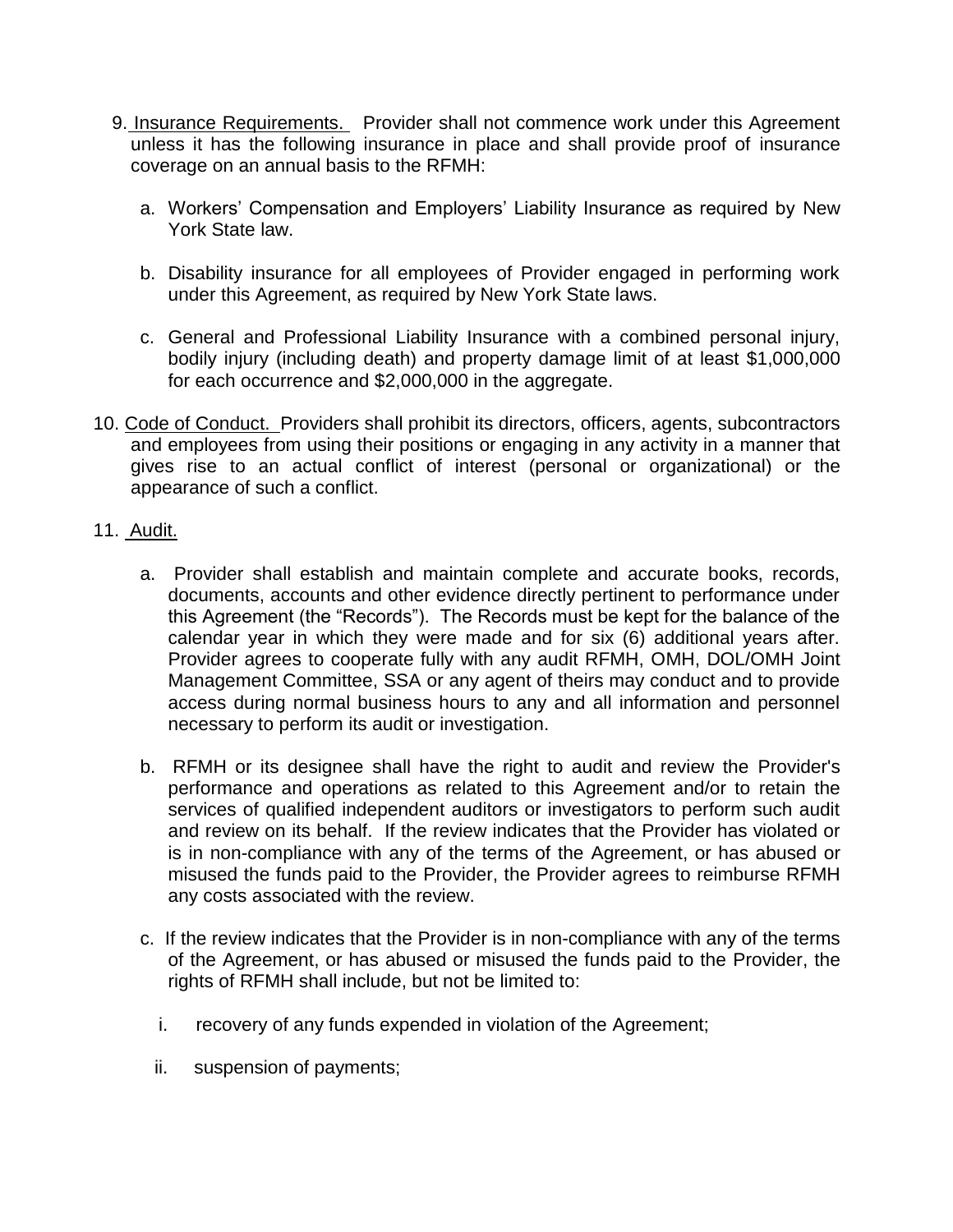- iii. termination of the Agreement; and/or
- iv. employment of another entity to fulfill the requirements of the Agreement.
- 12. Confidentiality. Provider understands that the information obtained or collected during the conduct of this Agreement may be sensitive in nature. Information relating to individuals who may receive services pursuant to this Agreement shall be maintained and used only for the purposes intended under this Agreement and in conformity with applicable provisions of laws and regulations, including the CNDA between Provider and OMH.

## 13. Reporting.

- a. Provider shall prepare and submit all reports and documents as may be required under this Agreement to OMH, DOL/OMH Joint Management Committee or other entity designated by RFMH. These reports shall be in such substance, form, and frequency as required by RFMH and as necessary to meet State and Federal requirements. OMH shall notify the Provider as to the substance, form, and frequency of any and all reports and documents required to be submitted.
- b. OMH may require that the Provider submit a final report or other documentation summarizing the conduct of the program and indicating the total number of Beneficiaries participating in each of the components for the entire term of the Agreement.
- 14. Governing Law. This Agreement and the rights and obligations of the Parties hereunder shall be governed by the laws of the State of New York, without regard to any choice of law principle that would dictate the application of the law of another jurisdiction.
- 15. Notices. All notices permitted or required hereunder shall be in writing and shall be transmitted by mail, express mail, facsimile transmission or email to the individual noted below.

If to Provider:

If to RFMH:

Managing Director Research Foundation for Mental Hygiene, Inc. 150 Broadway, Suite 301